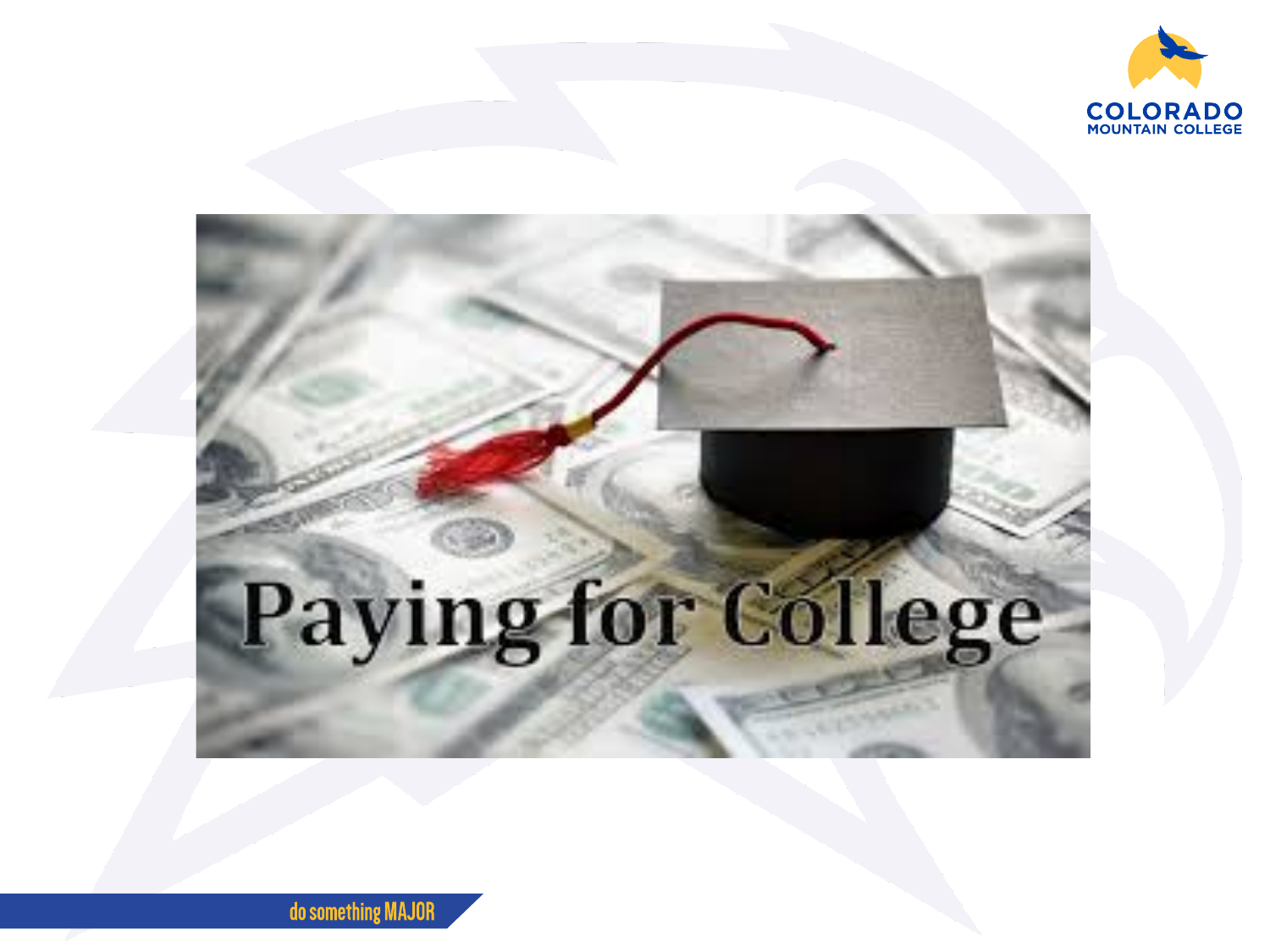

#### **WAYS TO [FINANCE HIGHER EDUCATION](https://www.youtube.com/watch?v=Pn4OECMTh5w&feature=youtu.be)** COLO **MOUNTAIN CO**

- Scholarships
	- o Apply to as many as possible!
- Grants
	- o Complete FAFSA- state and federal grants
	- o Need-based



- Loans
	- o Complete FAFSA
	- o Based on Cost of Attendance and other aid offered
- Work Study
	- o Complete FAFSA to be considered
- Jobs off campus
- Family Contribution

do something MAJOR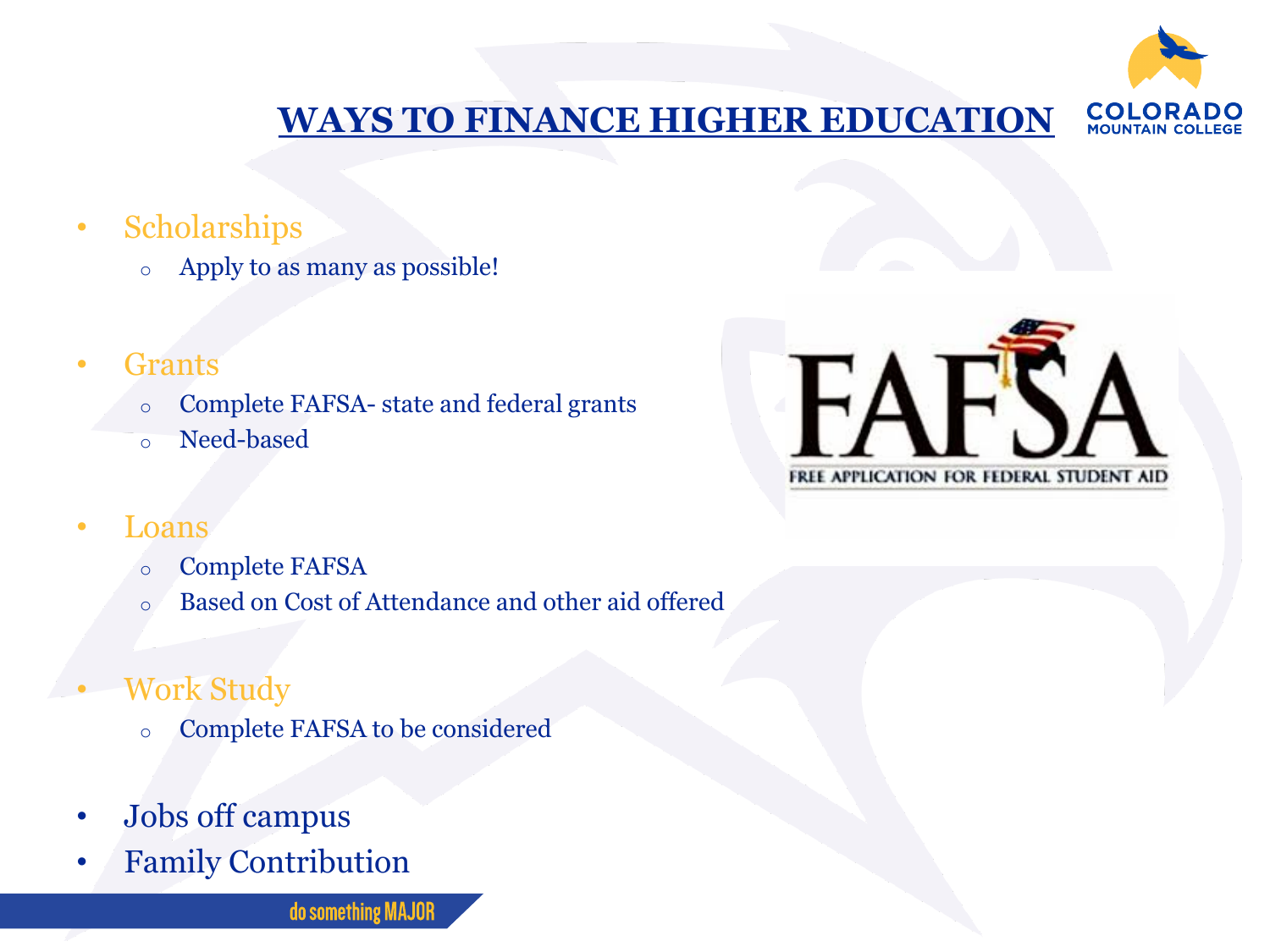## **FIRST STEPS**



- Determine what schools you may want to attend
	- o Consider:
		- Cost
		- Academic options
		- Location
		- Amenities



Apply to your top picks

**[COLORADO FREE APPLICATION DAY](https://cdhe.colorado.gov/colorado-free-application-day-is-october-13-2020)** – October 2021

• <http://collegeaffordability.urban.org/>

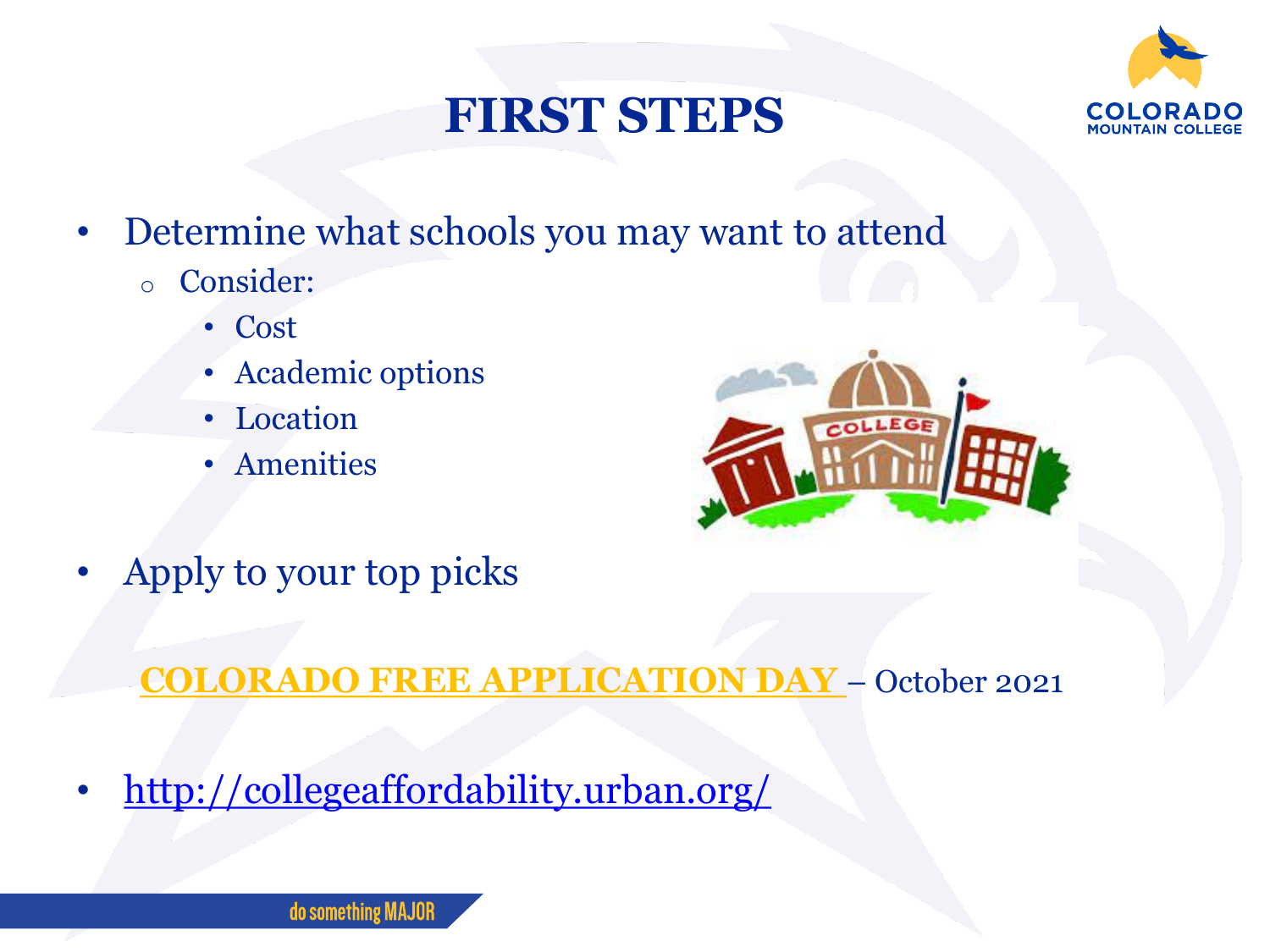## **NEXT STEPS**



- Complete the **[FAFSA](https://studentaid.gov/h/apply-for-aid/fafsa)** Opens October 1<sup>st</sup> every year
	- o Federal/state government aid
	- List each college code (up to 10)
	- o Often aid is first come, first serve
- Apply for **[CASFA](https://highered.colorado.gov/students/preparing-for-college/colorado-application-for-state-financial-aid)** Opens October 1<sup>st</sup> every year o Colorado state aid if not eligible to apply for FAFSA
- Provide any requested documents to your school in a timely matter – the sooner, the better!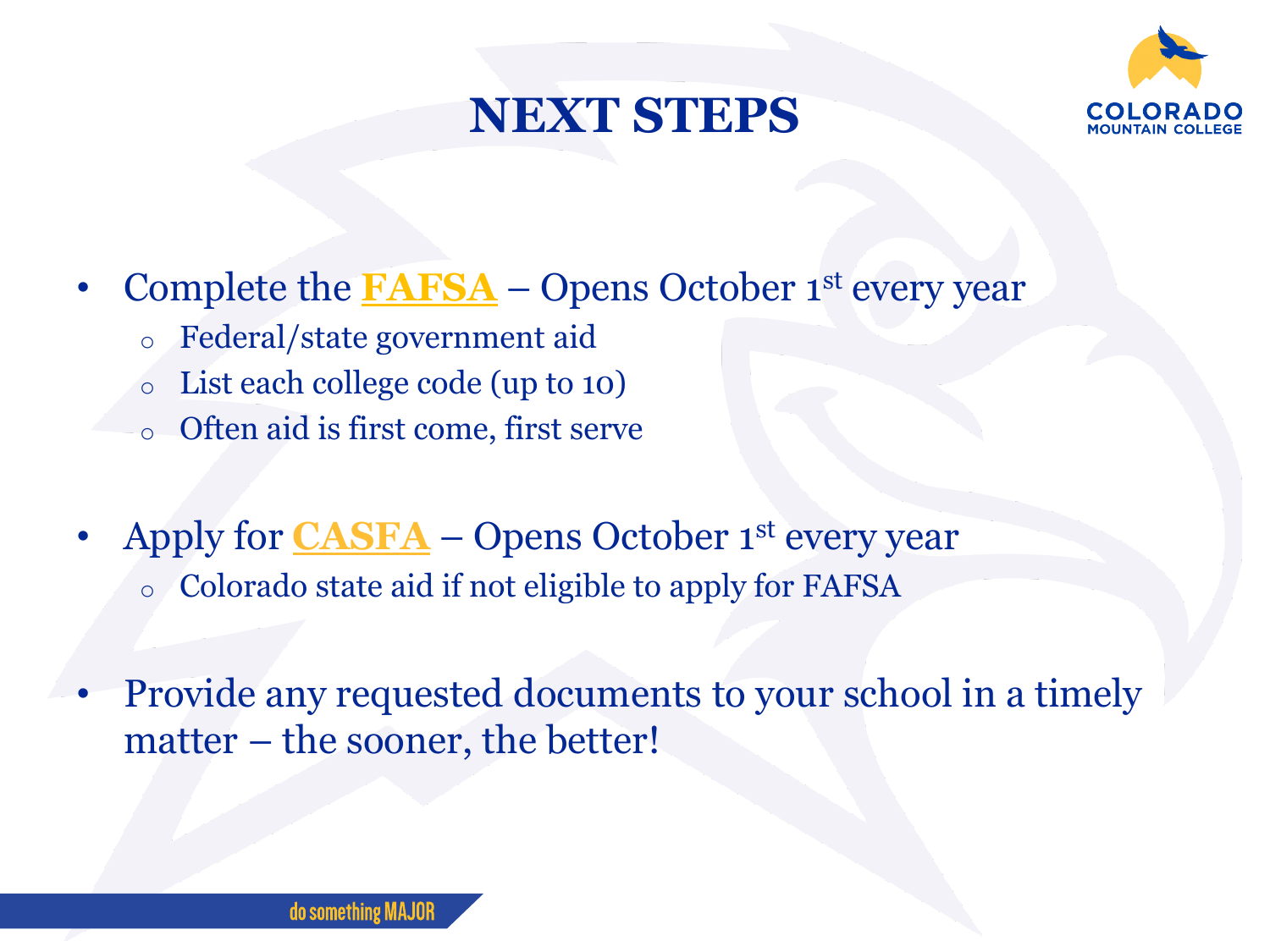## **SCHOLARSHIPS**



#### • **FREE MONEY!**

- o Doesn't need to be paid back
- o Have to maintain certain criteria/requirements



- Variety of types within your college and outside of it:
	- o Merit-based
	- o Need-based
	- o Demographic-based

#### **[Resources](https://studentaid.gov/understand-aid/types/scholarships)** to assist you in finding all scholarships you are eligible to apply for!

do something MAJOF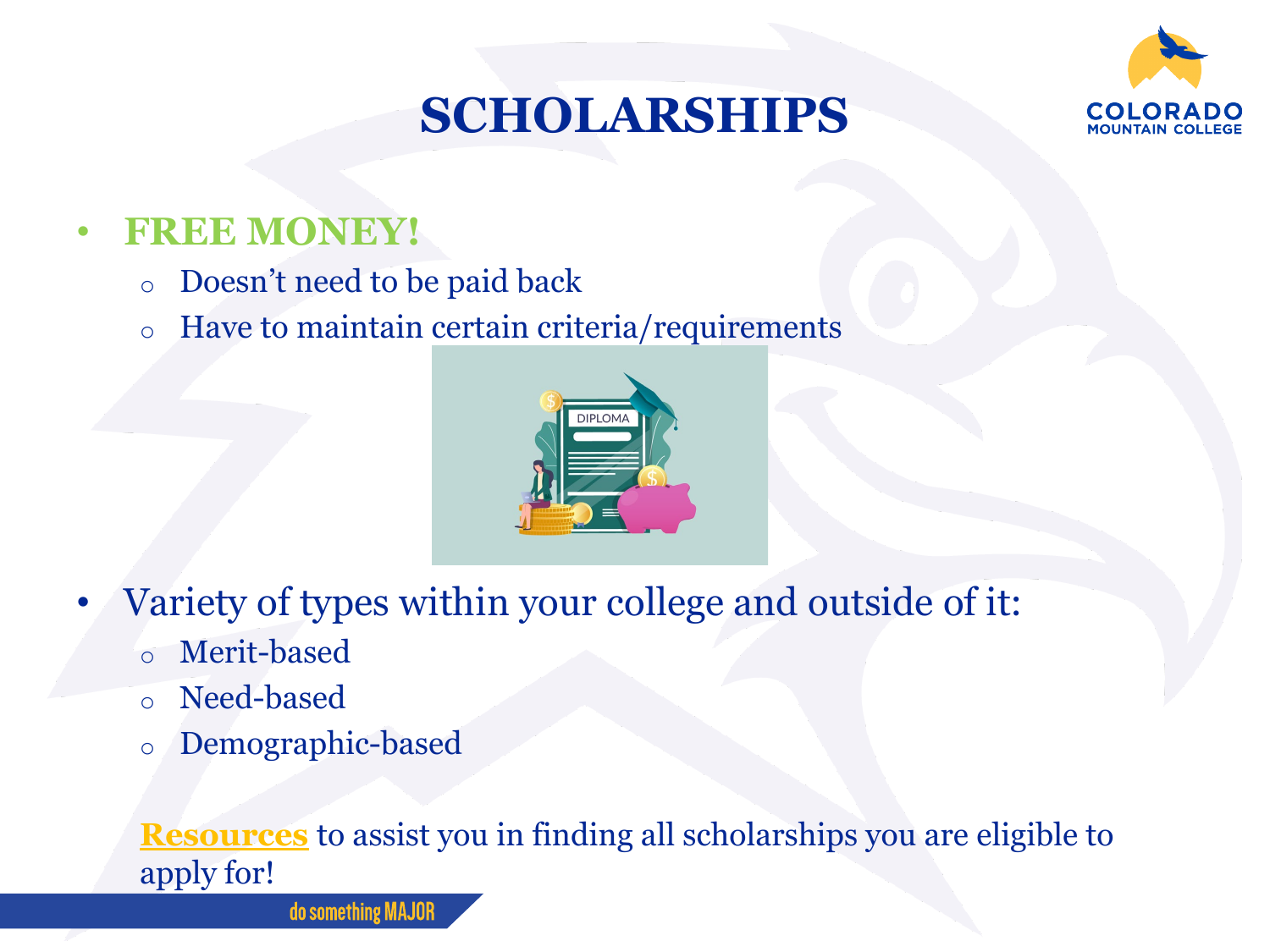## **[GRANT](https://www.collegegrants.org/colorado-college-grants.html) MONEY**



#### • **FREE MONEY!**

- o Doesn't need to pay back as long as you maintain eligibility
- o Need-based

### • Awards can come from:

- $\circ$  Federal government PELL (up to \$6,495)
- o State government Colorado State Grants
- o Other organizations- private or nonprofit

## **[Resources](https://studentaid.gov/understand-aid/types/grants)** for applying

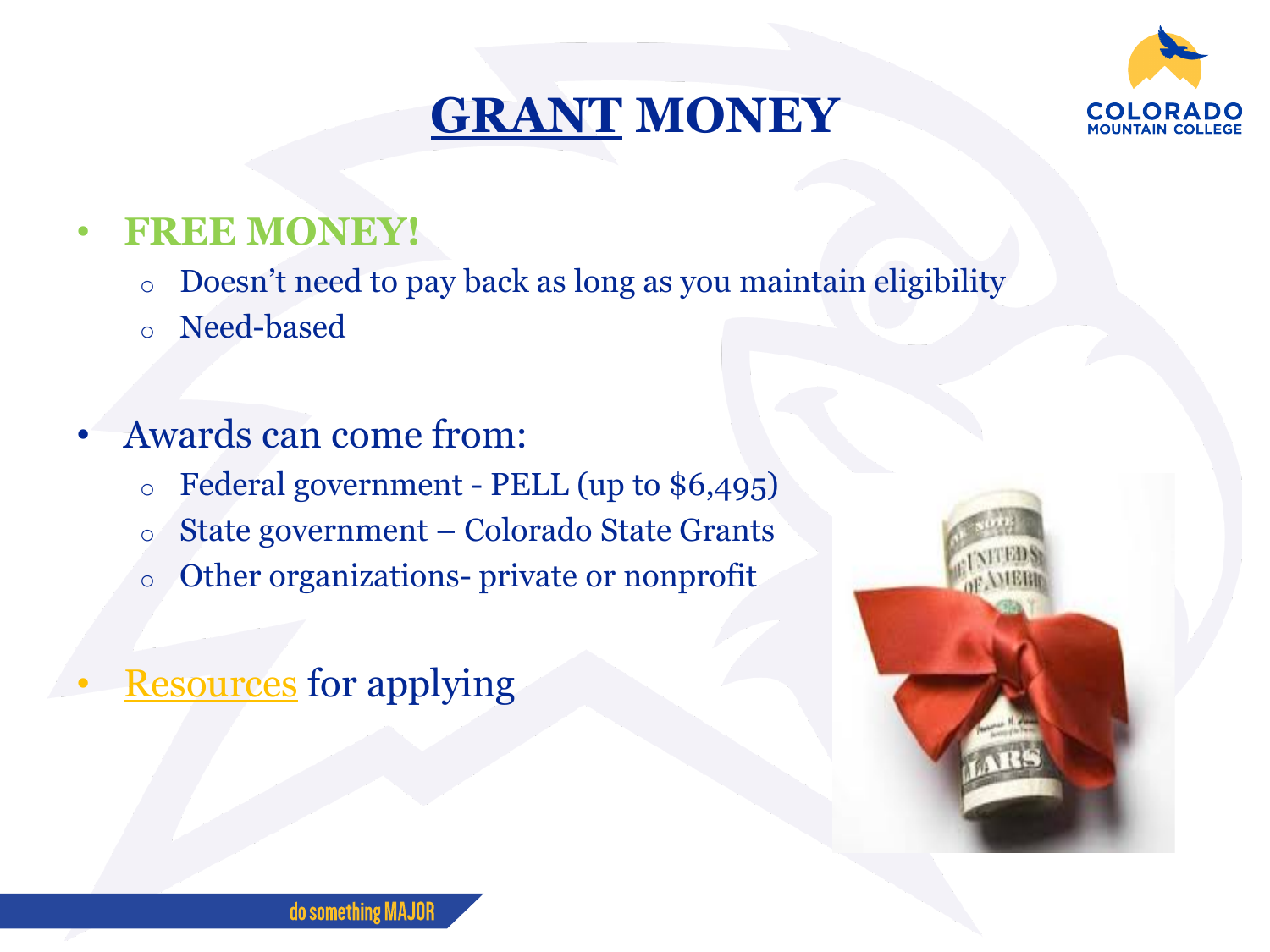## **LOANS**



#### • **LOAN = Borrowing money** o Have to pay back within certain time frame o Pay interest o ONLY borrow what you need

• [Federal](https://studentaid.gov/understand-aid/types/loans) Government: o Direct Subsidized (2.75%) o Direct Unsubsidized (2.75%) o Direct PLUS (5.30%)



**[Private](https://studentaid.gov/understand-aid/types/loans/federal-vs-private) Entity:** o Bank o Credit Union o Your school

o State Agency

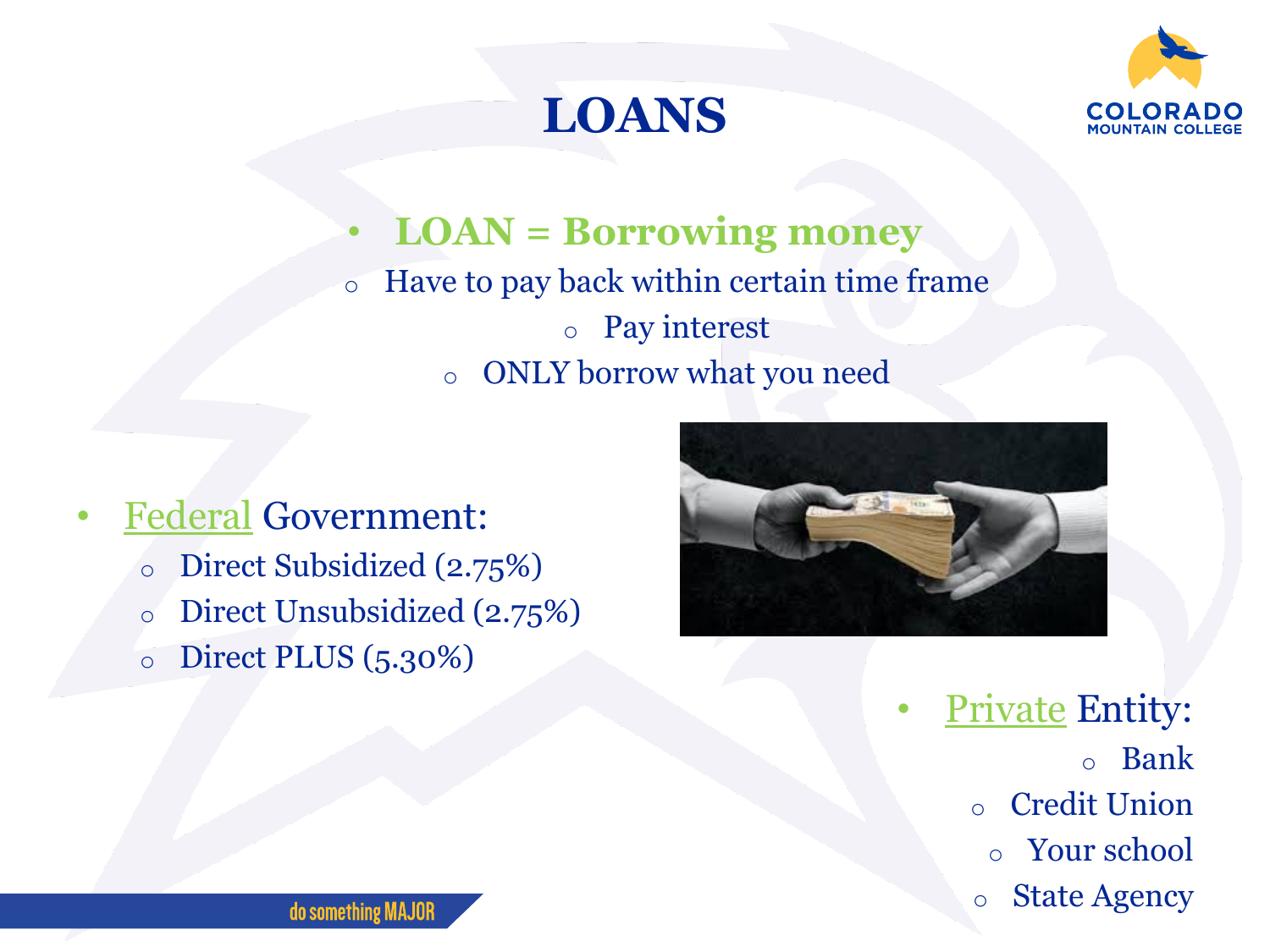

#### **INCOME-DRIVEN REPAYMENT PLANS FOR FEDERAL STUDENT LOANS**

| <b>REPAYMENT PLAN</b>                              | <b>PAYMENT</b>                                                | <b>LOAN FORGIVENESS AFTER</b>                       |
|----------------------------------------------------|---------------------------------------------------------------|-----------------------------------------------------|
| <b>Revised Pay As You</b><br><b>Earn</b> (REPAYE)  | 10 percent<br>of your discretionary income                    | 20 or 25 years<br>of qualifying repayment           |
| Pay As You Earn<br>(PAYE)                          | Never more than<br>10 percent<br>of your discretionary income | 20 years<br>of qualifying repayment                 |
| <b>Income-Based</b><br><b>Repayment</b> (IBR)      | Never more than<br>15 percent<br>of your discretionary income | No more than<br>25 years<br>of qualifying repayment |
| <b>Income-Contingent</b><br><b>Repayment (ICR)</b> | Never more than<br>20 percent<br>of your discretionary income | 25 years<br>of qualifying repayment                 |

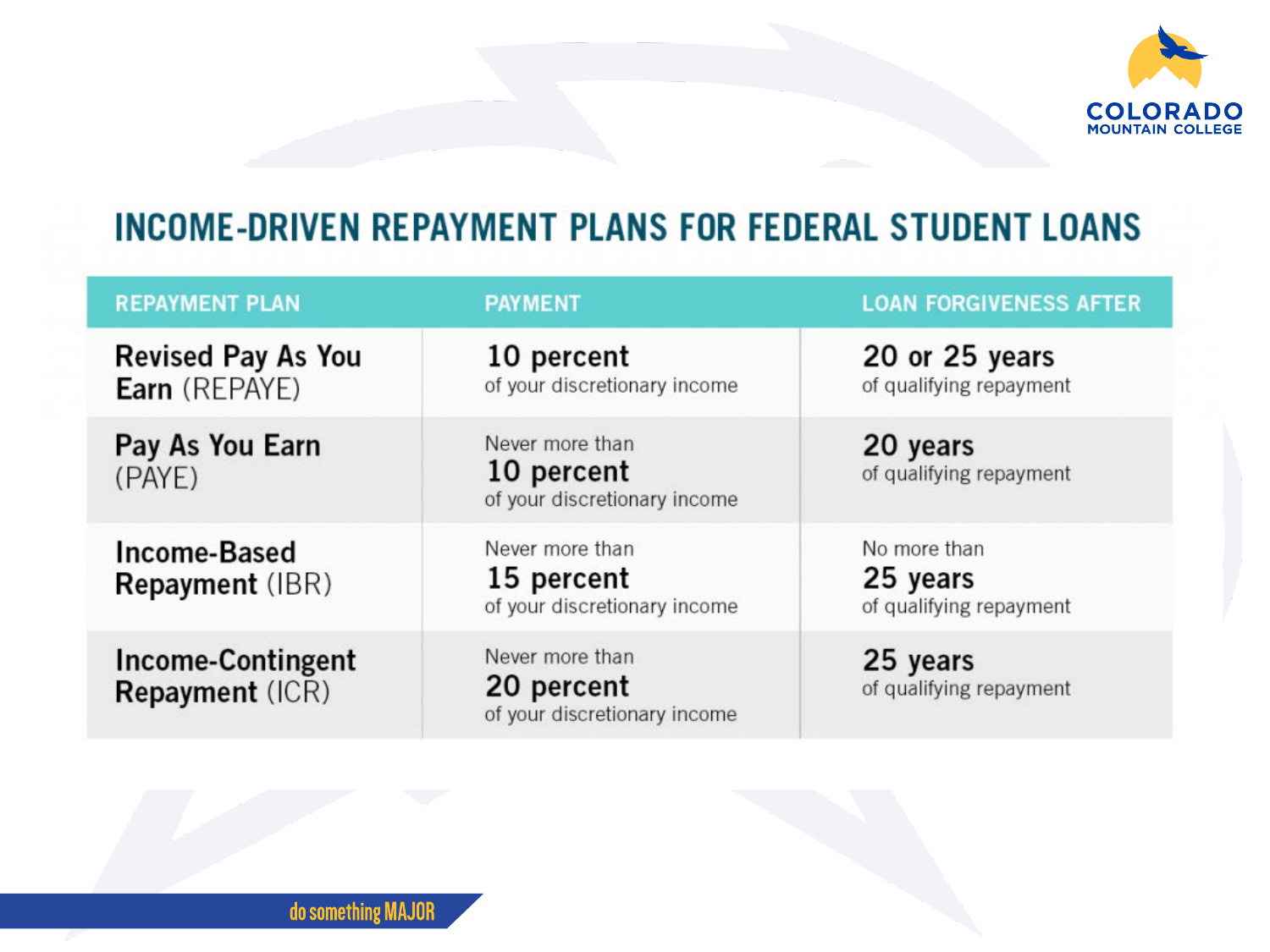

## **COLLEGE OPPORTUNITY FUND**

- COF is a stipend that pays for a portion of in-state tuition for students classified as in-state
- Apply once at: [cof.college-assist.org](https://cof.college-assist.org/)
- Undergraduate students only
- Paid directly to the college
- Undocumented in-state students may apply

**\*\*\* CMC does not participate in this program \*\*\***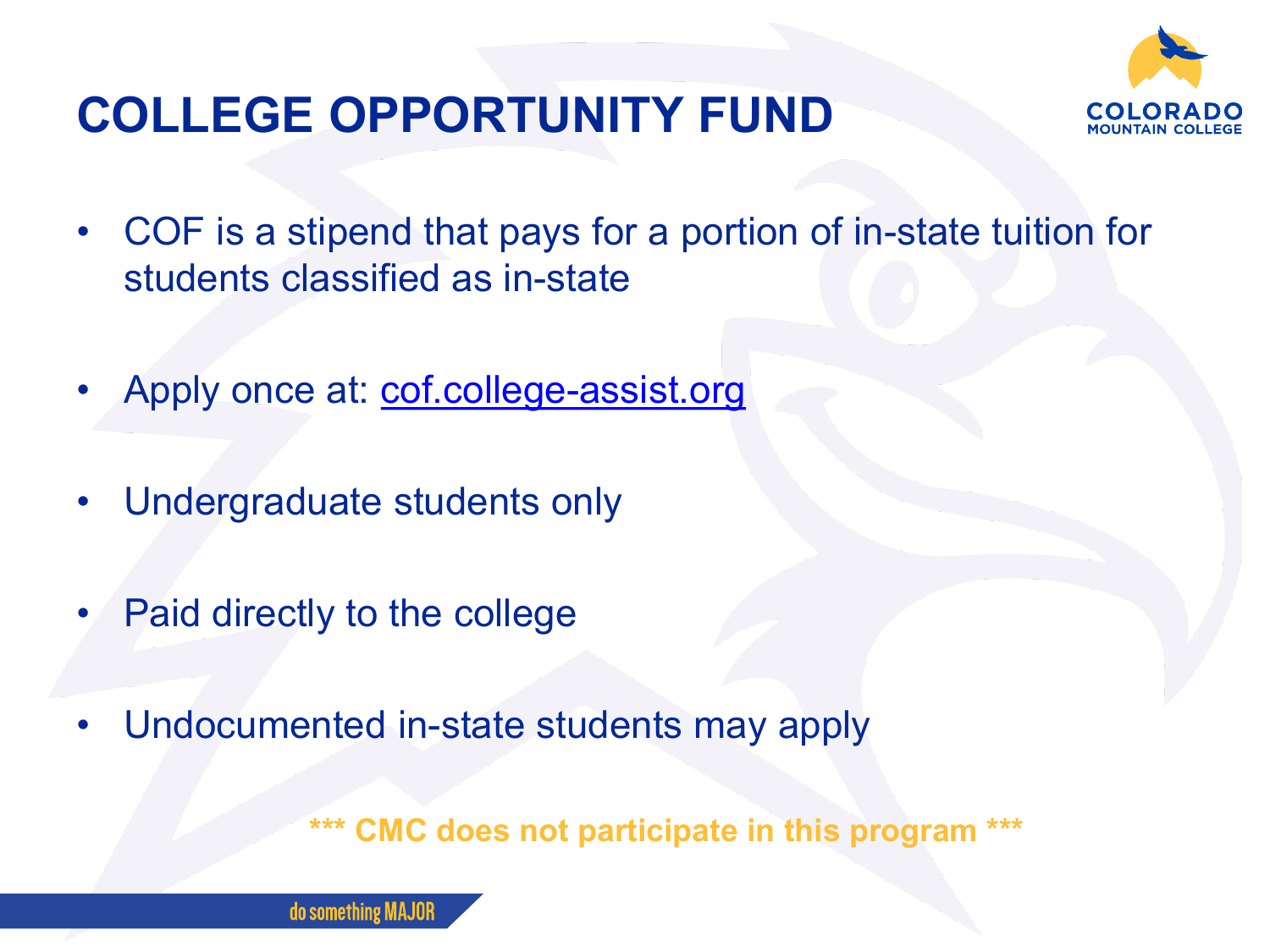## **WORK STUDY**



- Federally or State funded
- Need-based
- Get paid to work on campus!





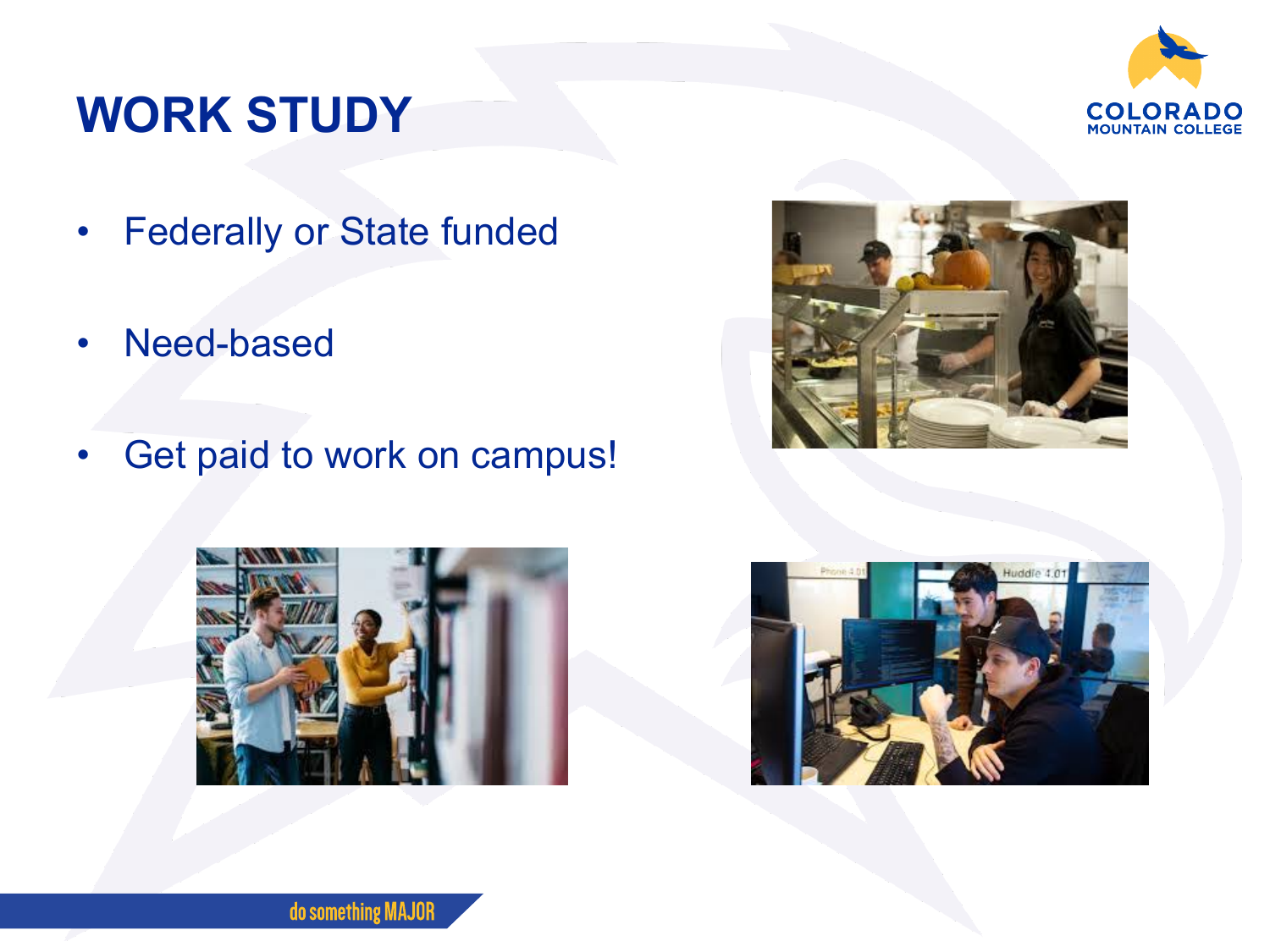

## **FAMILY CONTRIBUTION**

- EFC: Expected Family Contribution
	- o Index number that determines a student's eligibility for federal student aid
	- o EFC is determined by financial information provided on the FAFSA
- The higher EFC you have, the less federal funding you will be offered

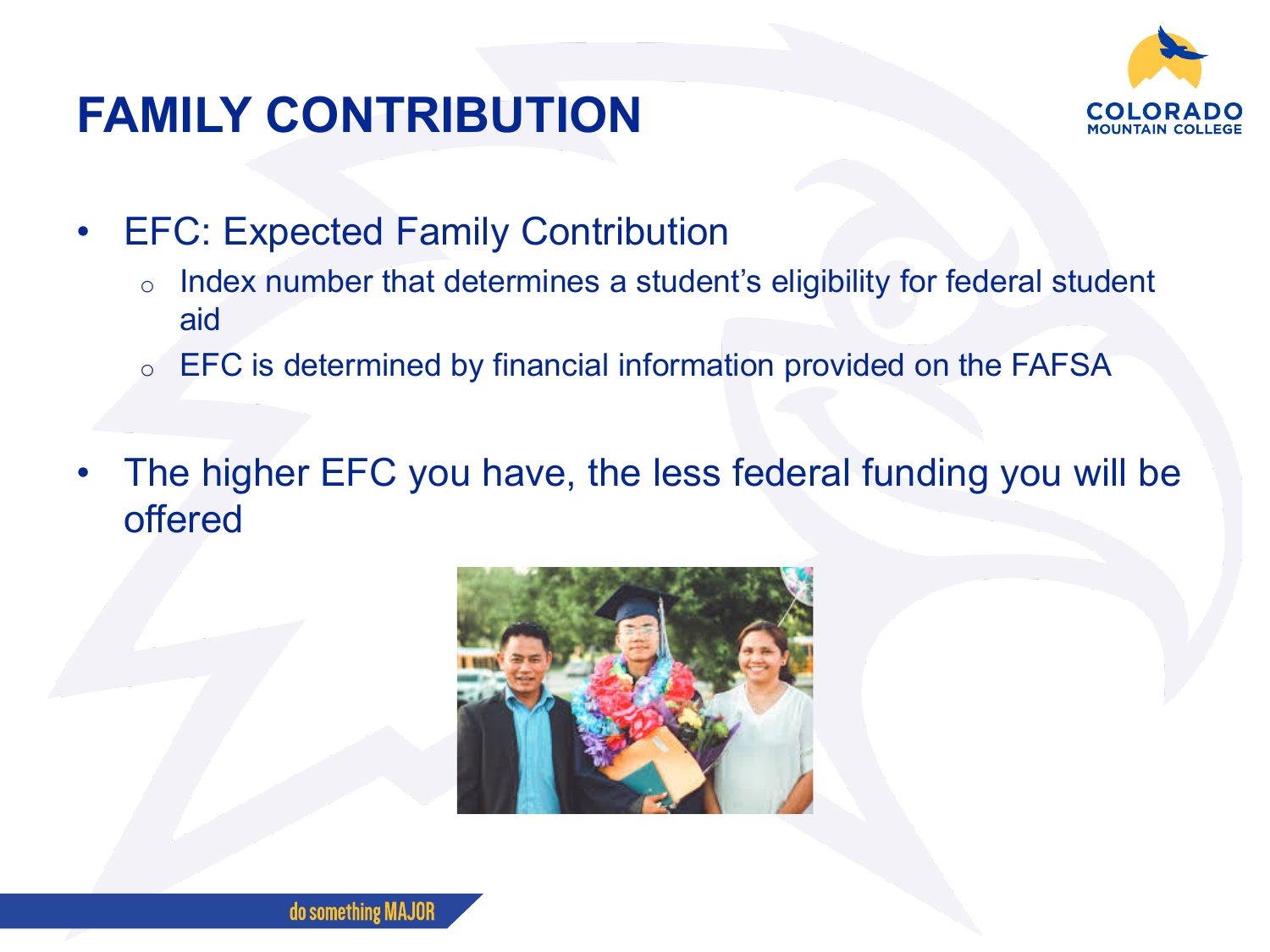

## **AVOID THIS SITUATION!**



do something MAJOR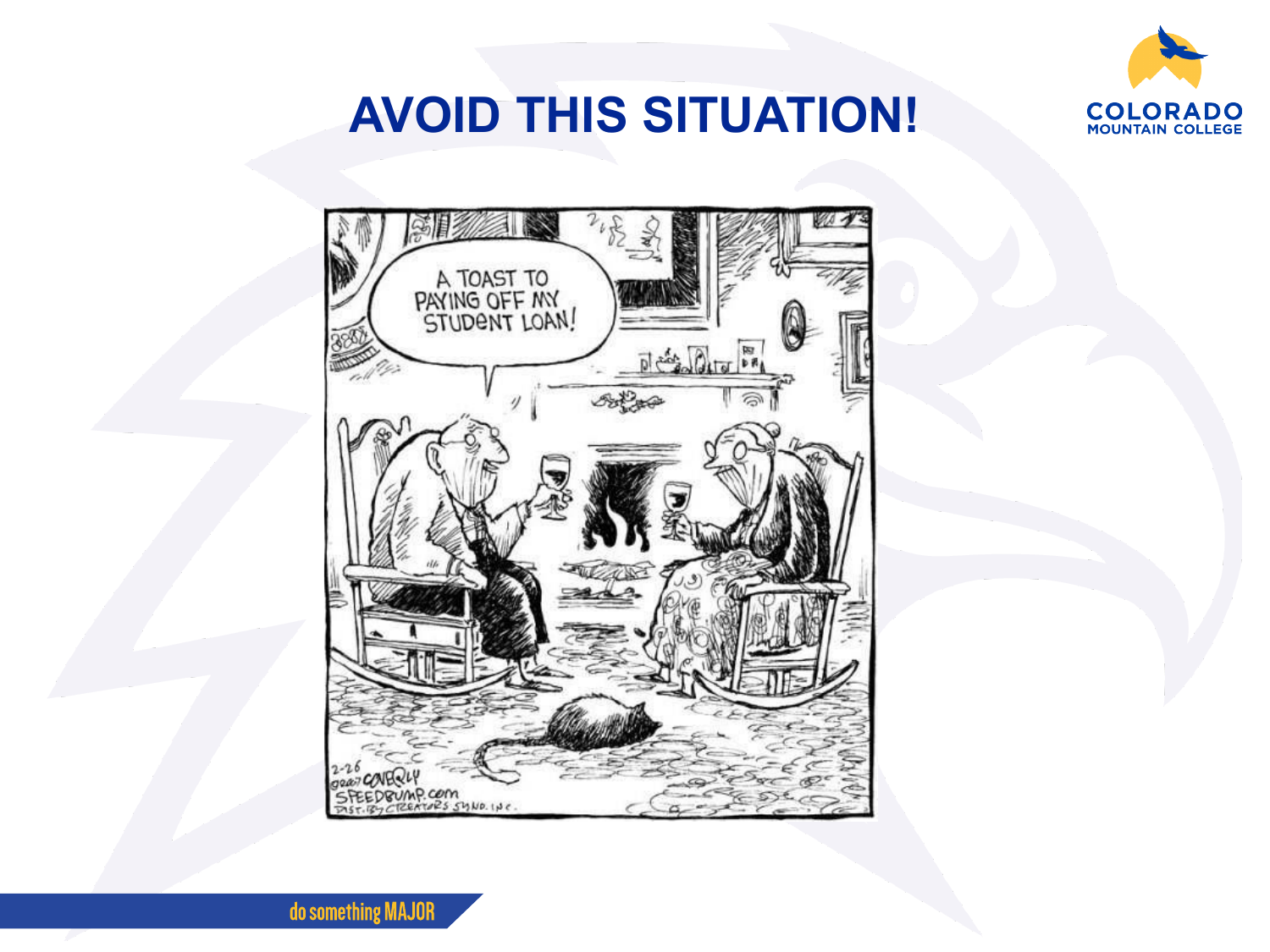

## **YOUR GOAL!**

## Student Loan Payoff Party